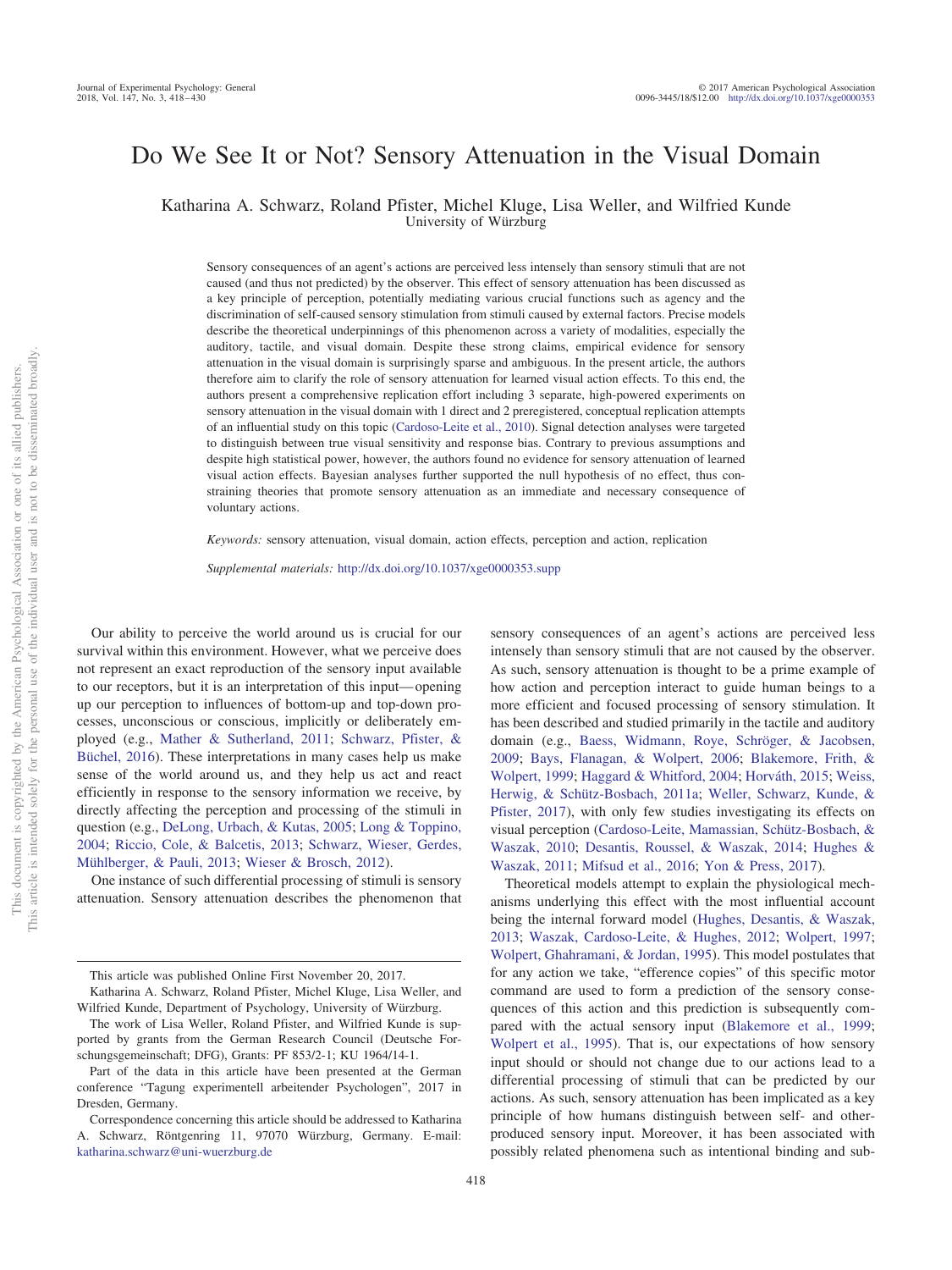jective feelings of agency [\(Haggard & Tsakiris, 2009;](#page-11-13) [Waszak et](#page-12-7) [al., 2012;](#page-12-7) [Weller et al., 2017\)](#page-12-5). In this tenor, problems to differentiate between self and other, such as in schizophrenic patients suffering from passivity experiences and delusions of influence, have been attributed to a lack of sensory attenuation due to faulty internal forward models [\(Blakemore, Smith, Steel, Johnstone, &](#page-11-14) [Frith, 2000;](#page-11-14) [Lindner, Thier, Kircher, Haarmeier, & Leube, 2005;](#page-11-15) [Oestreich et al., 2016;](#page-12-10) [Shergill, Samson, Bays, Frith, & Wolpert,](#page-12-11) [2005\)](#page-12-11).

Many of these claims are based on the assumption that sensory attenuation is indeed a key principle of perception that similarly affects the processing of action consequences across a variety of sensory modalities. However, whereas evidence for sensory attenuation seems to accumulate for the tactile and auditory domain (although often with only small effects on behavioral scales, see, e.g., [Weiss et al., 2011a,](#page-12-4) [b\)](#page-12-12), evidence for sensory attenuation in the visual domain is currently scarce and ambiguous: Evidence on physiological correlates of sensory attenuation has shown diverging and somewhat unexpected results [\(Hughes & Waszak, 2011;](#page-11-10) [Mifsud et al., 2016\)](#page-11-11) and studies on behavioral effects are ambiguous, reporting effects ranging from sensory cancellation to sensory facilitation for learned visual action effects [\(Cardoso-Leite et](#page-11-0) [al., 2010;](#page-11-0) [Desantis et al., 2014;](#page-11-9) [Yon & Press, 2017\)](#page-12-6). As argued by the respective authors, differences in behavioral effects could be related to different approaches in experimental design, contrasting stimulus detection tasks with stimulus identification or discrimination tasks. Because of this diverging evidence based on different approaches in experimental design, it remains unclear whether or not sensory attenuation for learned visual action effects really does exist—and can be studied under laboratory conditions.

The first and as-of-yet most influential study on sensory attenuation for learned visual action effects [\(Cardoso-Leite et al., 2010\)](#page-11-0) used the psychophysical approach of signal detection theory to distinguish between perceptual sensitivity  $(d')$  and the participants' response bias (*c*). This distinction is important because higher detection rates for one stimulus might not actually reflect a better capability to perceive this stimulus, but rather a different response pattern to this stimulus (e.g., participants might be more inclined to answer positively to the question "Did you see a pattern?", even if they are not sure, when the pattern presented was congruent to their expectations compared to a pattern incongruent to their expectations). As sensory attenuation effects relate to an agent's capability to perceive a stimulus, not their response patterns toward this stimulus, it is important to rule out this possibility. Despite this commendable approach, several methodological issues might have limited the informative value of this study, including a limited sample size  $(n = 13$  analyzed participants). To clarify the role of sensory attenuation in the perception of learned visual action effects, we therefore set out to replicate this study with a considerably increased statistical power. For this endeavor, we chose a comprehensive approach of three independent replication studies, one direct replication and two conceptual replications. The first conceptual replication was intended to address several methodological concerns of the original study, and the second conceptual replication was intended to elucidate the question of whether sensory attenuation comes into play only for certain types of tasks (i.e., stimulus detection vs. stimulus identification; [De](#page-11-9)[santis et al., 2014\)](#page-11-9). Both conceptual replications have been preregistered in the Open Science Framework (osf.io/k3ews and

osf.io/chhh7) to allow a maximum of transparency on this project. All three replications represent high-powered experiments based on the original study by [Cardoso-Leite and colleagues \(2010\)](#page-11-0) with a total of 149 participants addressing the main question: is there evidence for sensory attenuation for learned visual action effects? We used traditional null-hypothesis significance testing as well as Bayesian statistics to approach this question and analyzed our data regarding commonly used behavioral measures (such as percentage of correct answers) and regarding the measures as proposed by signal detection theory. With this approach, we aim to provide informative evidence clarifying the role of sensory attenuation for learned visual action effects.

## **Experiment 1: Direct Replication**

#### **Introduction**

Experiment 1 represents a direct replication of the main experiment reported by [Cardoso-Leite et al. \(2010\):](#page-11-0) Participants experienced that left or right keypresses consistently produced visual action effects (left- or right-tilted Gabor patches) in an initial acquisition phase and the impact of these associations was assessed in a following test phase. In this test phase, participants again pressed either the left or the right key and their actions now produced either a visual effect (left-tilted, right-tilted or vertical Gabor patch) or no effect. As in the original experiment, the possible identity of each effect was predicted by a cue that preceded the participants' keypress.

We took great care in replicating the original study as precisely as possible with the sole difference being a considerably increased power ( $n = 46/41$  instead of  $n = 16/13$ ; the first number of each pair indicates the number of participants that were tested whereas the second number indicates the number of participants included in the statistical analysis). As such, we expected the same results as were reported in the original article, that is, we expected stimuli congruent to previously learned action-effect associations to be detected less reliably than incongruent or neutral stimuli. We further expected this to be caused by differences in the sensitivity parameter  $d'$ , but not in the response criterion  $c$  (according to signal detection theory).

## **Method**

Participants. We recruited 46 individuals (mean age 25.5) years  $\pm$  0.9 *SE<sub>M</sub>*; 38 female) with normal or corrected-to-normal vision. The original study [\(Cardoso-Leite et al., 2010\)](#page-11-0) reported an effect size of Cohen's  $d = 0.79$  for the crucial comparison of incongruent and congruent trials. However, because of several methodological concerns in the original study (for more details see the discussion of Experiment 1), we opted for a more conservative approach in calculating our sample size: we assumed a medium effect size of  $d = 0.50$ , a power of 0.80 and a two-tailed test despite the directional hypothesis. This resulted in a sample size of  $n \geq 34$ , and we recruited an additional seven participants to account for possible drop-outs (drop-out rate in [Cardoso-Leite et](#page-11-0) [al., 2010:](#page-11-0) 18.75%). We recruited three participants more than necessary for logistical reasons; the experiment was conducted in a four-PC laboratory, and to ascertain equal conditions for all participants, we always recruited the same amount of participants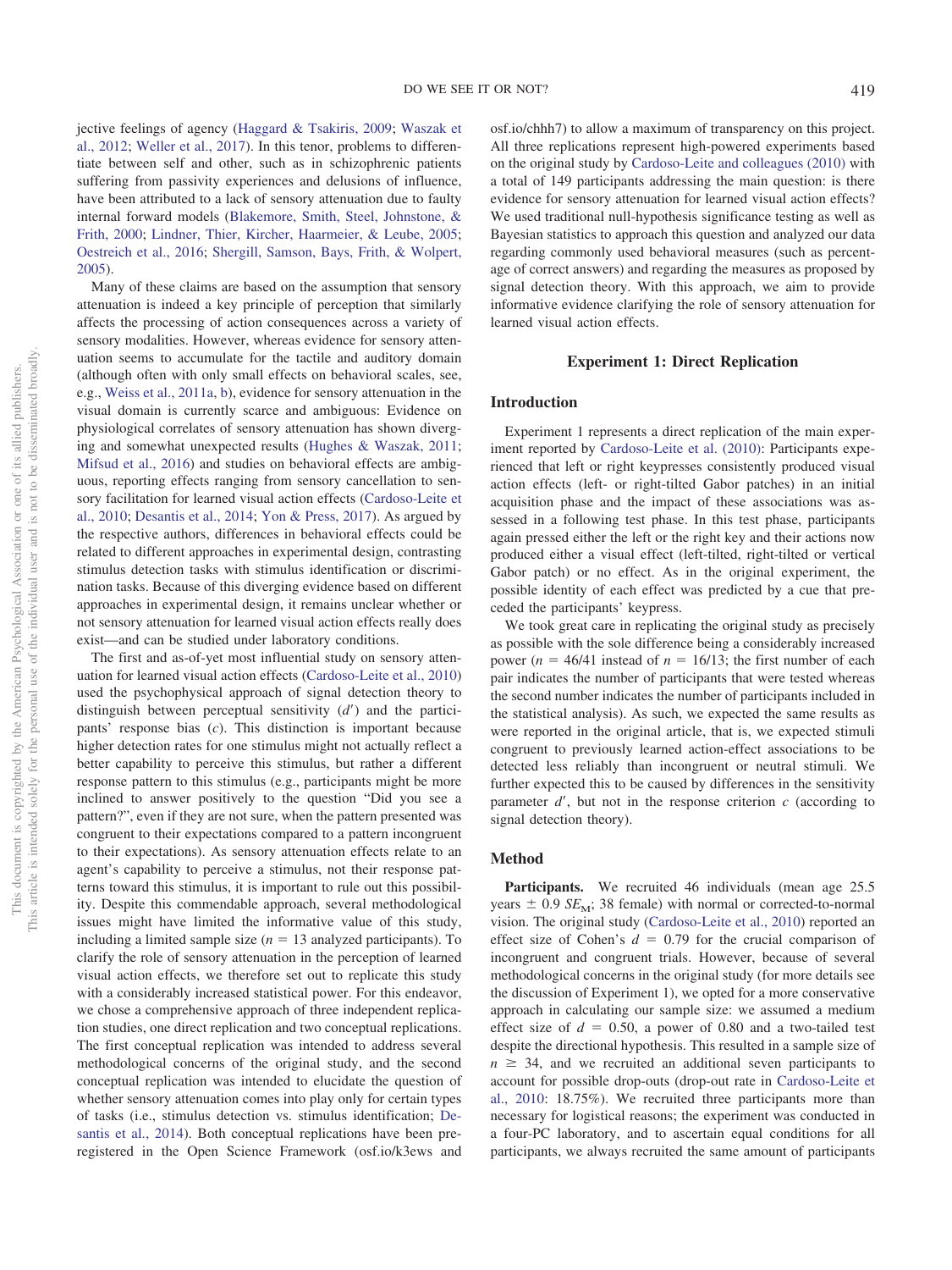for any time slot. All participants gave written informed consent and they received payment or course credit as compensation.

**Procedure.** The procedure in this experiment matched the procedure of the main experiment described by [Cardoso-Leite and](#page-11-0) [colleagues \(2010\).](#page-11-0) As in the original study, visual stimuli were presented on CRT monitors with a refresh rate of 100 Hz. In a preliminary phase, the individual base detection performance of the participants was measured to ensure a comparable difficulty level of the main experiment in all individuals. To this end, Gabor patches were presented with varying contrasts and detection performance was assessed for each contrast separately. In total, 500 trials were presented in random order, consisting of 250 control trials with no Gabor patches and  $5 \times 50$  trials with Gabor patches at varying contrast levels. The contrast level best suited to produce a detection sensitivity *d'* of 2 was then chosen for the test phase of the main experiment.

The following main experiment was split into an acquisition and a test phase (see [Figure 1\)](#page-2-0). The acquisition phase allowed participants to learn the association of left and right keypresses with subsequent presentations of left- and right-tilted Gabor patches. The association of keypress to Gabor patch was held constant within individuals but was counterbalanced across participants. Trials started with an empty black circle appearing on the screen. Participants could then choose to press either a left or right key with their corresponding index fingers, using the "f" and "j" keys on a standard computer keyboard. Error messages were displayed if there was more than a 5,000 ms delay between the start of the trial and the participants' keypress, or if participants pressed a key other than the two designated keys. After each correct keypress, a clearly visible left- or right-tilted Gabor patch was shown (tilt angles:  $60^{\circ}$  or  $-60^{\circ}$ ) for 440 ms. Gabor patches were presented following a Gaussian temporal profile, with the contrast peaking at 200 ms after the keypress. All visual stimuli were presented on a

gray background (see [Cardoso-Leite et al., 2010\)](#page-11-0). Every 50 trials, participants received feedback on the proportion of left and right keypresses they had performed up to that point. A total of 5% of all trials in the acquisition phase consisted of catch trials; in these trials, instead of a Gabor patch, a circle surrounding a red Gaussian blob appeared. Participants were asked to react to these catch trials by pressing both keys simultaneously. Error messages were displayed if there was more than a 5,000 ms delay between the appearance of a catch stimulus and the participants' keypresses or if participants failed to press both keys. The acquisition phase consisted of 450 trials in total.

The test phase measured the participants' stimulus detection capability. Each trial started with the black outline of a circle. Two parallel line segments were attached to this circle and served as orientation cues, indicating which Gabor patch, if any, would be presented in the present trial. The line segments were tilted by 60°,  $0^{\circ}$ , or  $-60^{\circ}$ , to indicate Gabor patches of the corresponding orientation. After the trial started, participants could choose to press either a left or right key with their corresponding index fingers ("f" and "j"). After each keypress, a low-contrast (see preliminary phase) Gabor patch was shown in 50% of all trials, corresponding to the previous orientation cue and irrespective of the participant's keypress. The Gabor patch was either congruent or incongruent to the previously learned action-effect association (60 $\degree$  or  $-60\degree$ ) or it was considered neutral (0 $\degree$ , vertical stripes) if the stimulus had not been used during the acquisition phase. The three possible orientations were randomized trial-by-trial. In the remaining 50% of all trials, no Gabor patches were presented. Subsequently, participants were asked to report whether or not they had seen a Gabor patch and then to rate their confidence in their response. To this end, the question "Did you recognize a pattern?" was displayed on the screen (in German: "Hast du ein Muster erkannt?"). Below the question, the words *yes* and *no*



<span id="page-2-0"></span>*Figure 1.* Design and procedure of the main experiment (Experiment 1). A: Acquisition phase. Trials started with an empty black circle. Participants then chose whether to press the left or right key which was followed by either a left- or right-tilted Gabor patch appearing on the screen. Action-effect associations were held constant within individuals, but were counterbalanced across participants. B: Test phase. Trials started with an empty black circle with two line segments attached, cueing the orientation of the possibly later presented Gabor patch. Participants chose whether to press the left or right key which was either followed by the previously cued Gabor patch (50% of all trials) or no effect (remaining trials). Participants were then asked to indicate whether they had seen a pattern or not by responding to alternatingly flashing "yes" and "no" responses on the screen. Please note that stimuli are not drawn to scale, stimulus background has been set to white and stimulus contrasts are increased for better legibility of this figure. See the online article for the color version of this figure.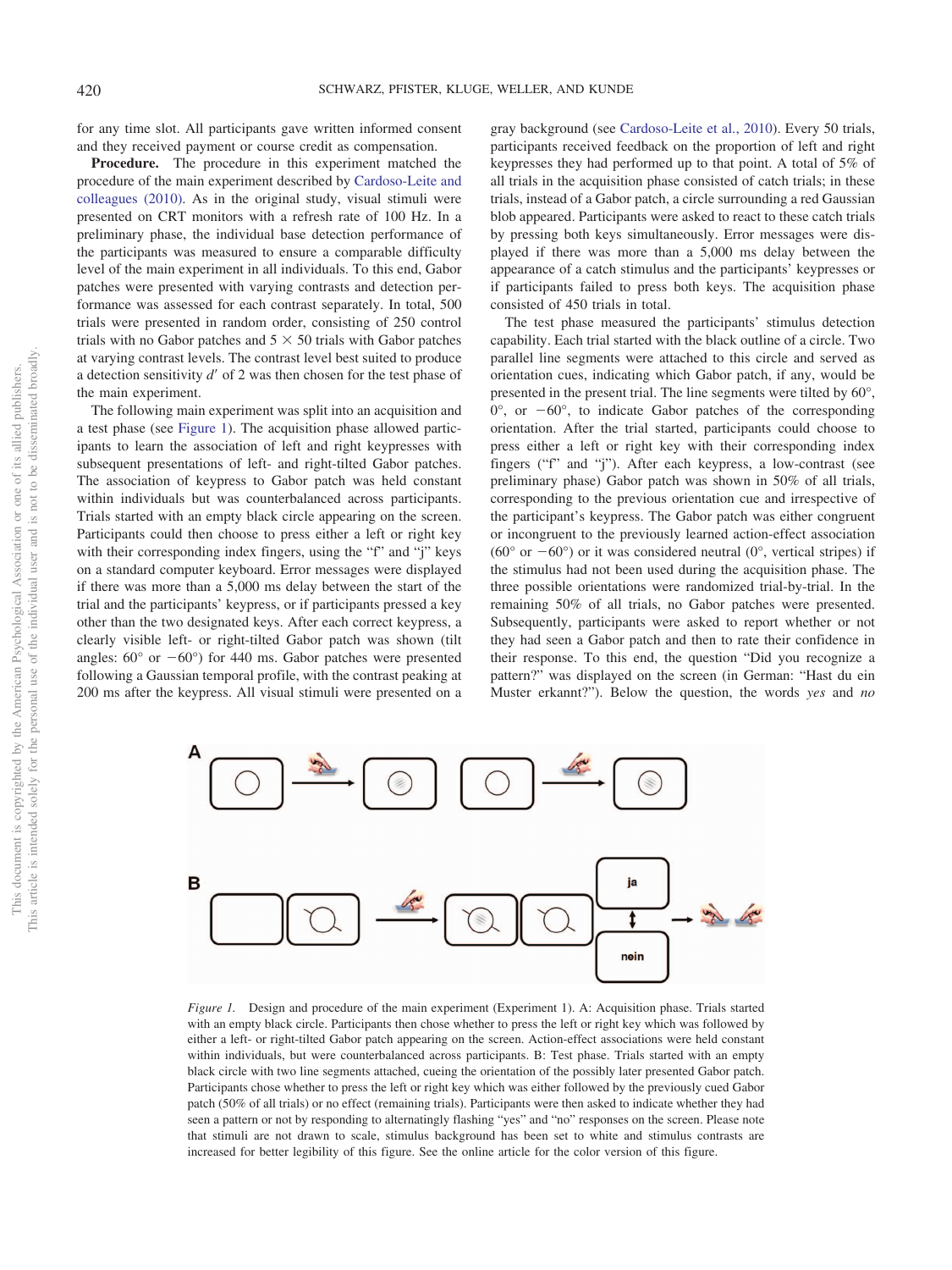(German: "ja" and "nein") were presented alternatingly in an ever-repeating loop, each message lasting for 600 ms. Participants gave their response by pressing the left and right key simultaneously when the intended response was displayed. If they failed to press both keys at the same time or it took them more than 5,000 ms to respond, participants were reminded to answer by pressing both keys. After a response was given, the question "How certain are you?" (German: "Wie sicher bist du dir?") was displayed with the options *not very certain*, *medium*, and *very certain* (German: "wenig", "mittel", and "sehr") being alternatingly presented below. Again, participants were asked to press both keys simultaneously when the intended response appeared on the screen. In total, the test phase consisted of 600 trials.

**Statistical analyses.** We used separate repeated-measures analyses of variance (ANOVAs) with the factor action-effect relation (congruent vs. incongruent vs. neutral) to analyze the percentage of correct responses  $(PC)$ , the sensitivity parameter  $d'$  $((d') = z$ (hit rate) – *z*(false alarm rate)) and the response criterion  $c$  ( $c = -0.5$  [*z*(hit rate) + *z*(false alarm rate)]), the latter two computed as specified by signal detection theory and employed by [Cardoso-Leite et al. \(2010\).](#page-11-0) After significant effects in the omnibus ANOVA, we further calculated paired *t* tests for simple effects analysis. We followed-up all nonsignificant tests by calculating directional (for directional hypotheses in case of PC and *d'*) or nondirectional Bayes factors (BFs; for nondirectional hypotheses in case of c) with the BayesFactor package version 0.9.12–2 of the R software environment version  $3.3.1$  (prior  $= 0.707$ , the current default in the BayesFactor package). BFs are computed as  $f(data | H_0) / f(data | H_1)$  (with the *f* terms denoting marginal likelihoods) and we considered BFs greater than 3 as evidence for the null hypothesis over the alternative hypothesis and lower than 1/3 as evidence for the alternative hypothesis over the null hypothesis.1 Trials were excluded when participants failed to perform the task according to the general instruction. Participants were excluded from the analysis when any of their *d'* values were lower than zero, indicating a greater propensity for noise than for signal [\(Stanislaw & Todorov, 1999\)](#page-12-13). Five participants had to be excluded because of this criterion. All data and analysis scripts can be found on osf.io/97h8k.

## **Results**

**Percentage of correct responses.** Detection performance for Experiment 1 is shown in [Figure 2.](#page-4-0) Participants differed in their detection performance dependent on stimulus congruency, in that they detected neutral stimuli, that is, vertically striped Gabor patches that were not previously associated with either keypress, more reliably than stimuli either congruent or incongruent (i.e., opposite) to their previously learned action-effect association, *F*(2, 80) = 13.44  $p < .001$ ,  $\eta_{\rm p}^2 = .25$ ,  $\Delta \text{PC}_{\rm neutral-incongruent} = 4.0\%$ ,  $t(40) = 4.50, p < .001, d = 0.70, \Delta PC_{neutral—congruent} = 3.9\%,$  $t(40) = 3.84, p < .001, d = 0.60$  (*d* is computed as  $t/\sqrt{n}$  for all pairwise comparisons). However, there was no difference between stimulus detection of congruent compared to incongruent stimuli,  $\Delta PC_{\text{incongruent}} = -0.2\%, t(40) = 0.42, p = .675, d =$ 0.07; directional BF = 7.09 (computed with a null interval of  $]-\infty$ ; 0]; nondirectional BFs are supplied in the online supplemental material for all analyses). The slight descriptive difference of detection performance between congruent and incongruent conditions was contrary to our hypothesis, and the corresponding BF indicates clear evidence for the null hypothesis (PC<sub>congruent</sub>  $\geq$  $PC_{incongruent}$ ) over the alternative hypothesis ( $PC_{congruent}$  < PC<sub>incongruent</sub>).

**Signal detection analyses.** The pattern of the participants' correct responses is reflected in the results of the signal detection parameters as shown in [Figure 2B–2C](#page-4-0) and Supplementary Figure S1. Participants differed in their visual sensitivity *d'* dependent on stimulus congruency,  $F(2, 80) = 14.68$ ,  $p < .001$ ,  $\eta_p^2 = .27$ . This effect was again mainly driven by an improved visual sensitivity toward neutral stimuli compared to both, incongruent and congruent stimuli,  $\Delta d'_{\text{neutral} \text{---} \text{incongruent}} = 0.36, t(40) = 5.17, p < .001,$  $d = 1.14$ ,  $\Delta d'_{\text{neutral—congruent}} = 0.28$ ,  $t(40) = 3.56$ ,  $p = .001$ ,  $d =$ 0.79. There was no difference in sensitivity between stimuli that were congruent to previously learned action-effect associations and stimuli that were incongruent to these associations,  $\Delta d'_{\text{incongruent}} = -0.09, t(40) = 1.40, p = .168, d =$ 0.31, directional  $BF = 13.22$ . In fact, the descriptive difference between the sensitivity parameter *d'* toward congruent compared to incongruent stimuli was contrary to our hypothesis, mirrored in a high directional BF value which demonstrates considerable evidence for the null hypothesis  $(d'_{\text{congruent}}) \ge d'_{\text{incongruent}}$ ) over the alternative hypothesis ( $d'_{\text{congruent}} < d'_{\text{incongruent}}$ ).

Participants also differed in their response criteria dependent on stimulus congruency,  $F(2, 80) = 5.59$ ,  $p = .005$ ,  $\eta_p^2 = .12$ . This was again mainly driven by the neutral condition,  $\Delta c$ <sub>neutral—incongruent</sub> =  $-0.13$ ,  $t(40) = 2.71$ ,  $p = .010$ ,  $d = 0.60$ ,  $\Delta c$ <sub>neutral—congruent</sub> = -0.15,  $t(40) = 2.70, p = .010, d = 0.60$ . More positive values of *c* indicate a higher tendency of the participants toward "no" than "yes" responses [\(Stanislaw & Todorov, 1999\)](#page-12-13), that is, participants had a stronger propensity toward "no" answers in response to congruent and incongruent stimuli compared to neutral stimuli. Participants showed no difference in *c* between congruent and incongruent stimuli,  $\Delta c_{\text{incongruent}} = -0.02$ ,  $t(40) = 0.41$ ,  $p = .685$ ,  $d = 0.09$ ; BF = 5.48. The nondirectional BF value again indicates clear evidence for the null hypothesis  $(c_{\text{congruent}} = c_{\text{incongruent}})$ over the alternative hypothesis ( $c_{\text{congruent}} \neq c_{\text{incongruent}}$ ).

## **Discussion**

In this direct replication of [Cardoso-Leite et al. \(2010\)](#page-11-0) with considerably enhanced sample size to increase power and therefore confidence in the experimental results, we found clear evidence for the absence of any sensory attenuation effect of congruent compared to incongruent trials as measured via BFs. Our results further showed a significant difference between neutral and either, congruent and incongruent stimuli, in that neutral stimuli were more reliably perceived and that they elicited different response patterns. This could be explained by an enhanced novelty of these stimuli as they had not appeared in the acquisition phase. Furthermore, as neutral stimuli were the same across participants (whereas congruent and incongruent stimuli were exchanged and thus counterbal-

<sup>1</sup> Nondirectional BFs were computed with the command "1/ ttest.tstat(t = x.xx, n1 = xx, n2 = 0, nullInterval = NULL, rscale =  $0.70710678$ , simple = TRUE)". Directional BFs (nullhypothesis: congru $ent \geq$  incongruent) were computed with the command "dirBF  $\leq$ -ttest- $BF(x = [congruent_data], y = [incongruent_data], mu = 0, paired =$ TRUE, nullInterval =  $c(-Inf, 0)$ "; 1/dirBF[1]. All commands are based on the BayesFactor package of the R software environment, see above.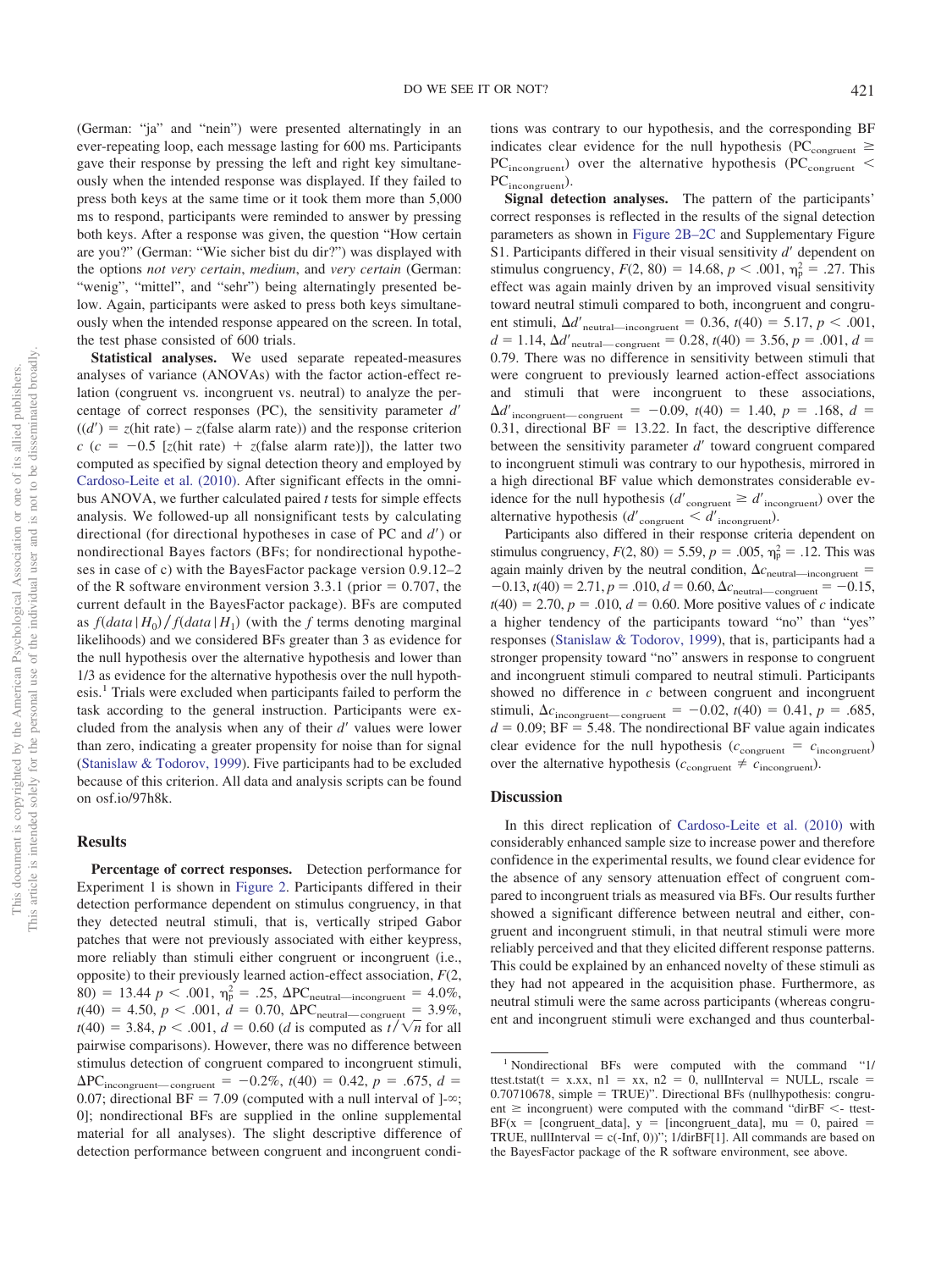

<span id="page-4-0"></span>*Figure 2.* Results of Experiment 1. A: Percentage of correct responses (PC) for each condition. Participants detected neutral stimuli more reliably than either congruent or incongruent stimuli. Detection performance did not differ between congruent and incongruent stimuli. B: Sensitivity parameter *d'* for each condition. Participants showed higher sensitivity toward neutral stimuli than toward either congruent or incongruent stimuli, whereas  $d'$  did not differ between congruent and incongruent stimuli. C: Response criterion  $c$  for each condition. Participants showed a higher tendency toward "no" answers for congruent and incongruent stimuli than for neutral stimuli, whereas *c* did not differ between congruent and incongruent stimuli. Error bars depict within-subjects standard errors [\(Loftus, & Masson, 1994\)](#page-11-19). For data depiction similar to the original figures reported by [Cardoso-Leite et al. \(2010\),](#page-11-0) please see Supplementary Figure S1 in the online supplemental material. See the online article for the color version of this figure.

anced across participants) we cannot preclude an explanation based solely on the physical attributes of the stimuli. The wellknown oblique effect (e.g., [Appelle, 1972;](#page-11-16) [Furmanski & Engel,](#page-11-17) [2000\)](#page-11-17) describes this very phenomenon: human beings (as well as other animals) show greater perceptual sensitivity to patterns with vertical or horizontal orientations. In other words, performance in perceptual tasks is superior when stimuli represent vertical or horizontal gratings compared to other orientations—precisely the result pattern that we found in this experiment.

Both of these results stand in stark contrast to the results reported in the original article by [Cardoso-Leite et al. \(2010\)](#page-11-0) which found no difference for *d'* between incongruent and neutral conditions, but instead between congruent and incongruent as well as between congruent and neutral conditions, and no difference regarding congruency conditions for *c*. This difference between the original results and our results is, of course, difficult to explain satisfactorily and all attempts at explanation are speculative at this point. Because the methodology in both studies is highly similar, the most likely explanation would be a false positive finding in the original article. Limited sample sizes as used by Cardoso-Leite et al. are known to increase variability in results and therefore to decrease data reliability based on such sample sizes (see, e.g., [Bertamini & Munafò, 2012\)](#page-11-18). Further circumstances (e.g., the precise instructions used to direct the participants) can also not be ruled out as possible factors, but seem unlikely, as only the most necessary information has been included in the initial instruction, at least in the present experiment. Another explanation could lie in the possibility that in the seven years between publication of the original study and the present experiment, general differences have emerged in the population that account for the discrepancy in results, such as attentional deficits in certain tasks due to media multitasking (e.g., [Ophir, Nass, & Wagner, 2009\)](#page-12-14). Although we cannot preclude such explanations, we believe it unlikely that such differences solely account for the differing results in the original report and the present Experiment 1. It is, for example, noteworthy that sensory attenuation literature describes evidence from populations differing in many aspects, such as nationality, gender, age, and general cultural upbringing across several decades of publications. Although these differences might account for some of the variability in the data, the underlying patterns do not seem to be systematically different for the variety in samples used in the experiments. We therefore assume that underlying differences in the sample populations of the original report and the present experiment would not lead to such big effects in the results as observed here.

However, an interesting aspect of the original data pertains to the absence of the oblique effect as described above [\(Appelle,](#page-11-16) [1972;](#page-11-16) [Furmanski & Engel, 2000\)](#page-11-17). Based on the oblique effect, a better discrimination performance for neutral stimuli than for incongruent stimuli (and likewise for congruent stimuli, of course) would be expected, because neither incongruent nor neutral stimuli match the assumed efference copy and should therefore differ only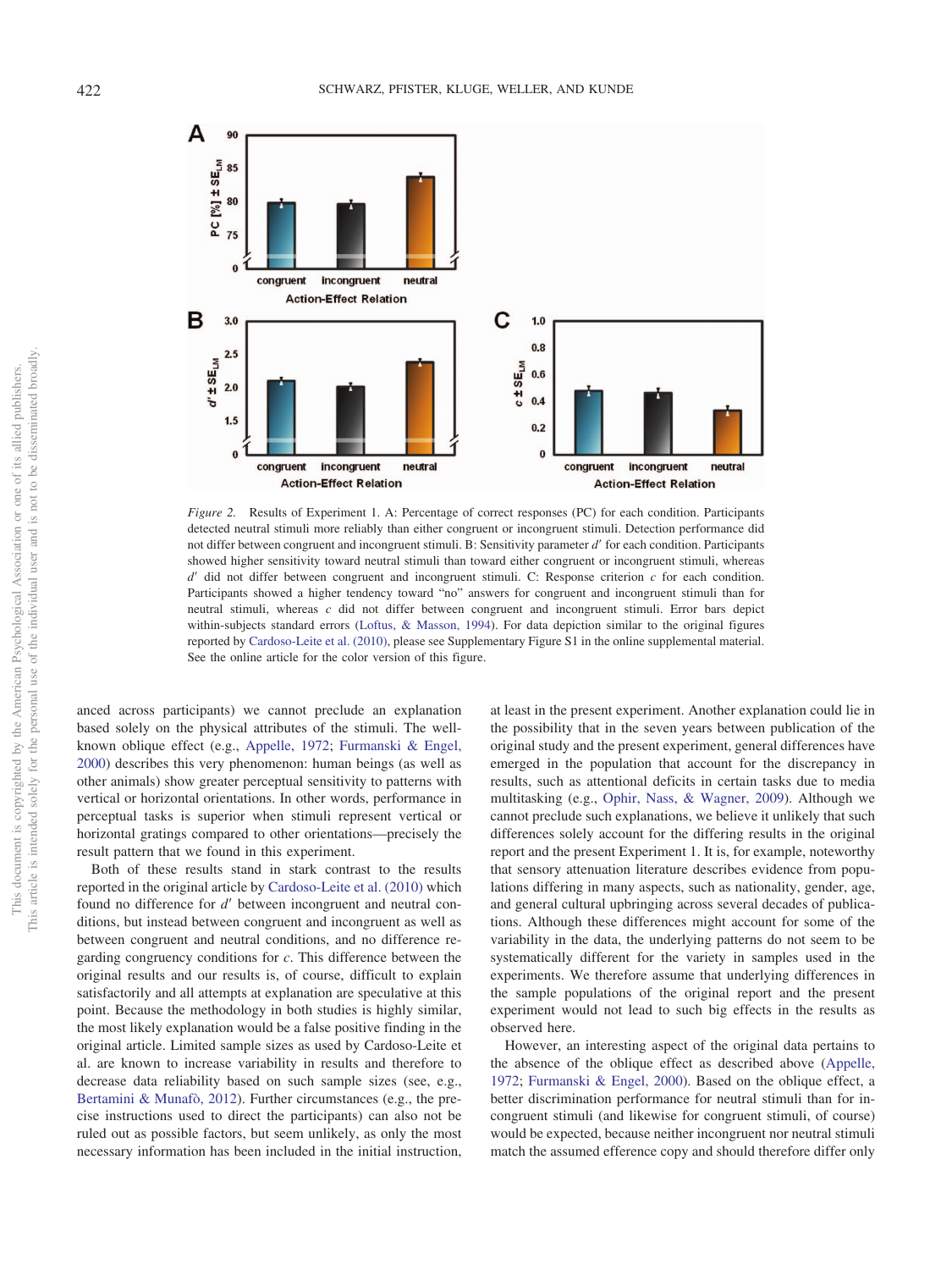with regard to physical properties of the employed stimuli (in addition to the frequency of exposure to specific stimuli in the preceding experimental phases). Whereas this difference did not emerge for the original report by [Cardoso-Leite and colleagues](#page-11-0) [\(2010\),](#page-11-0) the present data yielded robust evidence for it in our replication. It thus seems possible that a potential issue with the original findings lies specifically with the incongruent condition—if performance in the incongruent condition had been lower, the original pattern of results would reflect the results of this replication and, moreover, replicate the expected oblique effect.

Which conclusions do the results of Experiment 1 indicate regarding sensory attenuation in the visual domain? We believe the informative value of both, the original experiment and the present replication to be limited because of four methodological issues relating to the experimental design. First, sensory attenuation is assumed to arise because predicted feedback ("efference copy") and actual feedback cancel each other out. Predictions were assumed to stem from the action-effect associations that were built up in an initial acquisition phase that took about 8 min (450 trials). It is tacitly assumed that the corresponding action-effect associations are held up throughout the subsequent test phase of about 47 min (600 trials). In this design, the test phase necessarily serves as an extinction phase leading the participants to actively "unlearn" the previously learned associations and recent findings suggest effect-based processes to be rather flexible and efficient [\(Pfister,](#page-12-15) [Kiesel, & Melcher, 2010;](#page-12-15) [Wolfensteller & Ruge, 2011\)](#page-12-16). Second, during the test phase, participants were cued in each trial which potential stimulus to expect, irrespective of which action they performed. A second tacit assumption of the procedure is that action-based expectations still prevail in this situation even though they do not provide any information in this context whereas an explicit (action-unrelated) expectation is of far greater predictive value. It seems plausible that the explicit expectations would override the previous associations, especially because participants are informed that the previous mapping does no longer apply [\(Waszak, Pfister, & Kiesel, 2013\)](#page-12-17). These two points may decrease the probability of observing sensory attenuation, in the original design as well as in Experiment 1, because they suggest the relevant anticipations to be absent in the test phase (or even contrary to the ones established in the learning phase). Third, the stimuli used in the acquisition phase and in the test phase further came with different contrasts. The use of physically differing stimuli in acquisition and test phase, however, clearly counteracts the chances to observe sensory attenuation because such a manipulation already introduces a confounding difference of predicted and actual sensory feedback even in the compatible condition. Fourth and finally, participants were asked to answer with "yes" or "no" to the question of whether they had observed a particular stimulus. However, the means to do this was to respond to a "yes" or "no" signal on the screen that flashed alternatingly back and forth. Subjective experience during reprogramming the study according to the descriptions given in the original article suggests that this procedure provides a considerable source for error: in a significant proportion of trials, we found ourselves to give an unintended answer merely because the keypress was performed just a little too late and the answer on the screen had already switched back to its opposite in the meantime.

The described issues leave open the possibility that sensory attenuation for learned visual action effects does generally occur, but the reported experiment could not detect it by design. In Experiment 2, we therefore alleviated these issues via a changed experimental design to allow for a more straightforward interpretation to gather more conclusive evidence for or against sensory attenuation for learned visual action effects.

## **Experiment 2: Conceptual Replication**

## **Introduction**

We implemented several changes to the experimental design of Experiment 1 to address the methodological issues limiting the informative value of the previous study (see the discussion of Experiment 1). First of all, instead of one short acquisition phase at the beginning of the experiment followed by a single test phase, we employed four alternating acquisition and test blocks. Previous evidence suggests that action-effect associations are evoked very quickly and efficiently (e.g., [Pfister et al., 2010;](#page-12-15) [Pfister, Pfeuffer,](#page-12-18) [& Kunde, 2014;](#page-12-18) [Wolfensteller & Ruge, 2011\)](#page-12-16) which ensures stable action-effect associations even after short acquisition phases, but unfortunately also leads to possible extinction effects. These extinction effects were countered here by the alternation of acquisition and test blocks allowing participants to relearn action-effect associations throughout the experiment. We also did not include a cue indicating which Gabor patch (if any) would appear in this trial to avoid competing and therefore confounding expectations due to the cue. Such secondary expectations are likely to override expectations based on previously learned action-effect associations, due to their salience and their higher predictive value, thus inhibiting any possible sensory attenuation effect. Furthermore, we decided on using a stimulus equal in visual parameters in acquisition and test phase—also regarding their contrast to avoid inherent prediction errors even in congruent trials. Instead, we considerably shortened stimulus presentation and masked the stimuli to impede stimulus detectability. Finally, the error source of the quickly alternating "yes" and "no" responses was eliminated by presenting both answers simultaneously on the screen and allowing participants to press different keys dependent on the intended answer. Key-answer mapping was held constant within individuals but was counterbalanced across participants.

In addition to these changes, we also sought to increase the informative value of Experiment 2 by eliminating the neutral condition in the test phase. Sensory attenuation is primarily demonstrated by juxtaposing congruent and incongruent trials. An additional comparison of congruent and neutral trials does not considerably increase the amount of gained information on possible sensory attenuation effects, and there are no clear hypotheses based on sensory attenuation regarding the comparison of incongruent and neutral trials. By focusing on congruent and incongruent trials, we were able to measure detection performance in these conditions more precisely which should increase statistical power.

We also included two timing manipulations in Experiment 2 (as described in more detail in the Procedure section), that is, we included a varying interval before the participants could press a key and also systematically varied the onset of the Gabor patch (i.e., the action-effect interval) after keypress in effect trials of the test phase. The first manipulation was intended to keep participants more focused on the task by reducing the predictability of the keypress's specific timing requirements. The second manipulation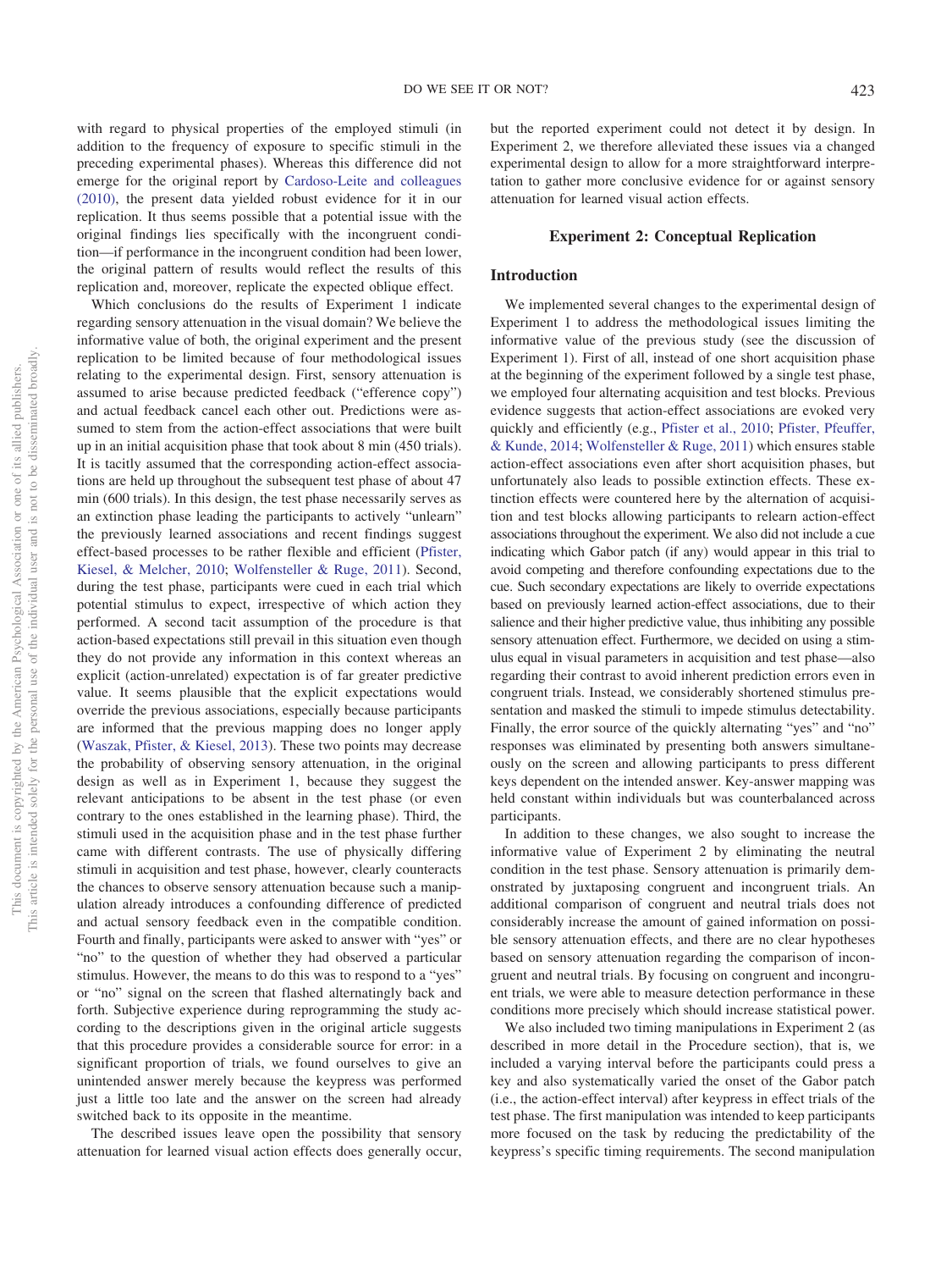was intended to elucidate the question of changes in sensory attenuation dependent on immediate action effect appearance versus short delays as previous studies indicate that sensory attenuation may differ across action-effect intervals (e.g., [Bays, Wolpert,](#page-11-20) [& Flanagan, 2005;](#page-11-20) [Blakemore et al., 1999;](#page-11-6) [Weller et al., 2017;](#page-12-5) [Yon](#page-12-6) [& Press, 2017\)](#page-12-6). Whereas research in the tactile domain finds the strongest sensory attenuation for immediate action effects [\(Bays et](#page-11-20) [al., 2005\)](#page-11-20), recent findings suggest that in the visual domain, immediate action effects rather lead to a facilitation of expected sensory input, whereas sensory attenuation was found for slightly longer delays [\(Yon & Press, 2017\)](#page-12-6). To assure that any existing sensory attenuation effects can be found, we therefore opted to introduce immediate action effects as well as delayed ones.

#### **Method**

Participants. We recruited 55 individuals (mean age 20.3 years  $\pm$  0.2 *SE<sub>M</sub>*; 47 female) with normal or corrected-to-normal vision for participation in this study. For power analysis, we again assumed a conservative medium effect size of  $d = 0.50$  (compared to the estimate of  $d = 0.79$  from the original study). We further increased the intended power to 0.90 and assumed a conservative two-paired testing approach despite the directional hypothesis. This results in a sample size of  $N \geq 44$ , plus an additional 9 participants to account for possible drop-outs. We recruited two participants more than necessary for logistical reasons (cf. Experiment 1). All participants gave written informed consent and they received payment or course credit as compensation.

**Procedure.** The study design of Experiment 2 was intended to keep the basic paradigm similar to the original study [\(Cardoso-](#page-11-0)[Leite et al., 2010\)](#page-11-0) and Experiment 1, while at the same time addressing the methodological issues discussed above. Before the

start of the experiment, participants were shown left- and righttilted Gabor patches to familiarize themselves with this stimulus. The experiment was again split into acquisition and test blocks (see [Figure 3\)](#page-6-0) which alternated four times in total resulting in eight separate blocks (four acquisition blocks and four test blocks). The acquisition blocks allowed participants to learn the association of left and right keypresses with subsequent presentations of left- and right-tilted Gabor patches. The association of keypress to Gabor patch was held constant within individuals, but counterbalanced across participants. Trials started with the presentation of a fixation cross on the screen for 500 ms. After the fixation cross disappeared, participants could choose to either press a left or right key with their corresponding index fingers, using the "f" and "j" keys on a standard computer keyboard. If participants pressed a key before the fixation cross disappeared, an error message appeared on the screen. After each correct keypress, a clearly visible left- or right-tilted Gabor patch was shown (tilt angles:  $60^{\circ}$  or  $-60^{\circ}$ ) for 1,000 ms. Each acquisition block consisted of 36 trials, resulting in 144 acquisition trials in total across all four acquisition blocks. At the end of each acquisition block, participants received feedback on the proportion of left and right keypresses they had performed during this block.

The test blocks measured the participants' stimulus detection capability. Each trial started with the presentation of a fixation cross on the screen for 500 ms followed by a blank screen for 500, 750, or 1,000 ms (randomized across trials). An exclamation point appeared after this interval and represented a "Go" signal for the participants who could choose whether to press the left or the right key. After the keypress a left- or right-tilted Gabor patch was presented in 50% of all trials, either immediately after the keypress (i.e., with a delay of  $\leq 20$  ms due to technical limitations such as



<span id="page-6-0"></span>*Figure 3.* Design and procedure of Experiment 2 and 3. Two vertical lines indicate inserted blank screens. A: Acquisition phase of Experiment 2 and 3. Trials started with fixation cross. Participants then chose whether to press the left or right key which was followed by either a left- or right-tilted Gabor patch appearing on the screen. Action-effect association was held constant within individuals, but was counterbalanced across participants. B: Test phase of Experiment 2. Trials started with a fixation cross, followed by a short preaction interval (vertical lines). The subsequent exclamation point served as a "Go" signal for the participants to press either the left or right key (free choice) which was then followed by an action-effect interval and the presentation of a masked Gabor patch (50% of all trials) or a masked blank screen (remaining trials). Participants then were asked to indicate whether they had seen a pattern or not by responding to "yes" and "no" responses on the screen. C: Test phase of Experiment 3. The procedure was as in Experiment 2 with the exception that a masked Gabor patch was presented on every trial. Participants then were asked to indicate whether they had seen a left- or right-tilted Gabor patch responding to "left" and "right" response labels on the screen. Stimuli are not drawn to scale and stimulus contrasts are increased for better legibility. See the online article for the color version of this figure.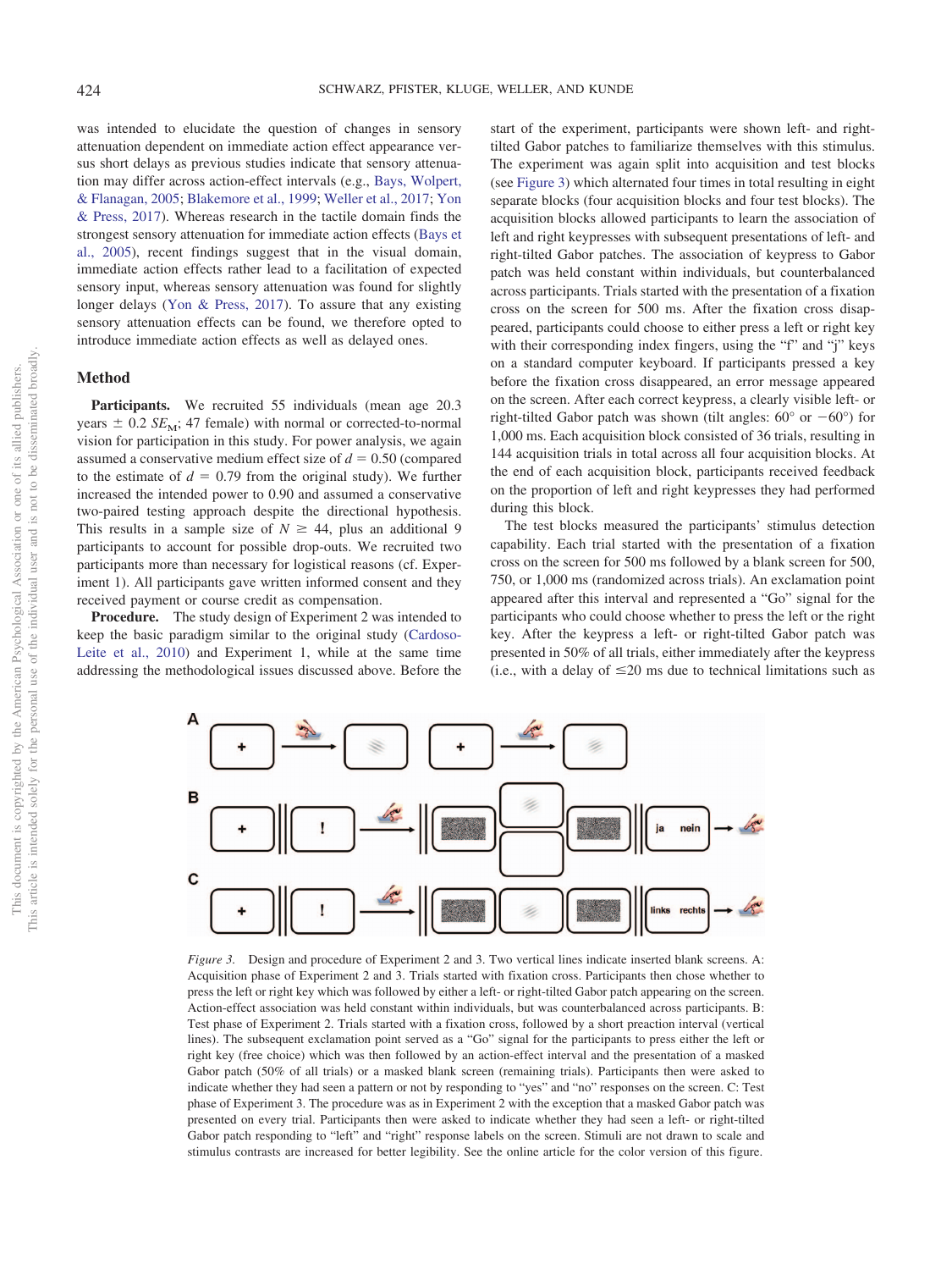screen refresh time), or after an action-effect interval of 250 ms or 500 ms during which a blank screen was shown. Both possible orientations of the Gabor patch were randomized trial-by-trial and presented irrespective of which key was pressed. In the remaining 50% of all trials, a blank screen was displayed instead. Prior to the presentation of the Gabor patch or the blank screen, a rectangular pixel cloud was shown for 50 ms (premask) and right after the presentation of the Gabor patch or the blank screen two rectangular pixel clouds were shown successively for 50 ms and 70 ms (postmasks), respectively. The stimulus masks were intended to impede easy stimulus detection. Furthermore, to adapt the difficulty of stimulus detection to the individual participants, the timing of stimulus presentation across all conditions was adjusted according to a staircase algorithm to allow for an overall success rate of 75% on average. The staircase algorithm provided the participants with slightly more or less time to perceive the Gabor patch (by adjusting the stimulus duration by 10 ms) if the success rate of 75% was not met at the respective point of the experiment. That is, if participants had more difficulty in detecting the stimuli, the stimuli were presented longer than for participants who had less difficulty in detecting the stimuli. This procedure corresponded to the individual difficulty setting by adjusting the contrast level of the test stimuli in the original design [\(Cardoso-Leite et al., 2010,](#page-11-0) and Experiment 1). After another short pause (blank screen for 500 ms), participants were then asked to report whether or not they had seen a Gabor patch. To this end, the question "Did you see a Gabor patch?" (German: "Hast du einen Gabor Patch gesehen?") was displayed on the screen. Below, the words *yes* and *no* (German: "ja" and "nein") were presented on the left and right side of the screen, respectively. Key-answer mapping was counterbalanced across participants with "yes" being presented on the left side of the screen for half of the participants and on the right side of the screen for the other half (and "no" vice versa). Participants gave their response by pressing the left or right key to indicate their answer. Each test block consisted of 72 trials, resulting in 288 test trials in total across all four test blocks. At the end of each test block, participants received feedback on the proportion of left and right keypresses they had performed during this block.

**Statistical analyses.** We used a paired-samples *t* test to compare the percentage of correct responses (PC) between congruent and incongruent action-effect relations in the test phase. We further employed a repeated measures ANOVA with the factors action-effect relation (congruent vs. incongruent) and action-effect interval (immediate presentation vs. 250 ms vs. 500 ms) to test for any interactions of congruency with action-effect delays. For data analysis according to signal detection theory, we calculated pairedsamples  $t$  tests to compare the sensitivity parameter  $d'$  and the response criterion *c* between congruent and incongruent actioneffect relations. In case of nonsignificant tests, we employed directional (for directional hypotheses in case of PC and *d'*) or nondirectional BFs (for nondirectional hypotheses in case of c) as in Experiment 1. Trials were excluded when participants failed to perform the task according to the general instruction. No participants had to be excluded (all individual  $d's > 0$ ). All data and analysis scripts can be found on osf.io/97h8k.

# **Results**

**Percentage of correct responses.** Detection performance for Experiment 2 is shown in [Figure 4A.](#page-7-0) Detection rates did not differ between congruent and incongruent action effects,  $\Delta PC_{\text{incongruent}} = 0.5\%, t(54) = 0.61, p = .544, d =$ 0.08; directional  $BF = 3.94$ . The directional BF value indicates evidence for the null hypothesis ( $PC_{\text{congruent}} \geq PC_{\text{incongruent}}$ ) over the alternative hypothesis ( $PC_{congruent} < PC_{incongruent}$ ). The ANOVA targeting the effects of action-effect interval on sensory attenuation revealed no significant effects,  $p_s$   $> .270$ .

**Signal detection analyses.** The results of the signal detection parameters confirm the results of the PC data as shown in [Figure](#page-7-0) [4B-C.](#page-7-0) Participants showed no difference in the sensitivity parameter *d*' toward congruent or incongruent stimuli,  $\Delta d'$ <sub>incongruent—congruent</sub> = 0.03,  $t(54) = 0.56$ ,  $p = .578$ ,  $d = 0.08$ ; directional BF = 4.14. The directional BF value again indicates evidence for the null hypothesis (*d*'<sub>congruent</sub>  $\geq d'$ <sub>incongruent</sub>) over the alternative hypothesis  $(d'_{\text{congruent}} < d'_{\text{incongruent}}).$ 

Participants also did not differ in their response patterns toward congruent and incongruent stimuli,  $\Delta c_{\text{incongruent}} = -0.01$ ,  $t(54) = 0.58, p = .563, d = 0.08; BF = 5.79.$  The nondirectional BF indicates clear evidence for the null hypothesis  $(c_{\text{congruent}} =$  $c_{\text{incongruent}}$ ) over the alternative hypothesis ( $c_{\text{congruent}} \neq c_{\text{incongruent}}$ ).



<span id="page-7-0"></span>*Figure 4.* Results of Experiment 2. A: Percentage of correct responses (PC) for each congruency condition. Detection performance did not differ between congruent and incongruent stimuli. B: Sensitivity parameter *d'* for each congruency condition. *d'* did not differ between congruent and incongruent stimuli. C: Response criterion *c* for each congruency condition. *c* did not differ between congruent and incongruent stimuli. Error bars depict standard errors of paired differences [\(Pfister & Janczyk, 2013\)](#page-12-19). See the online article for the color version of this figure.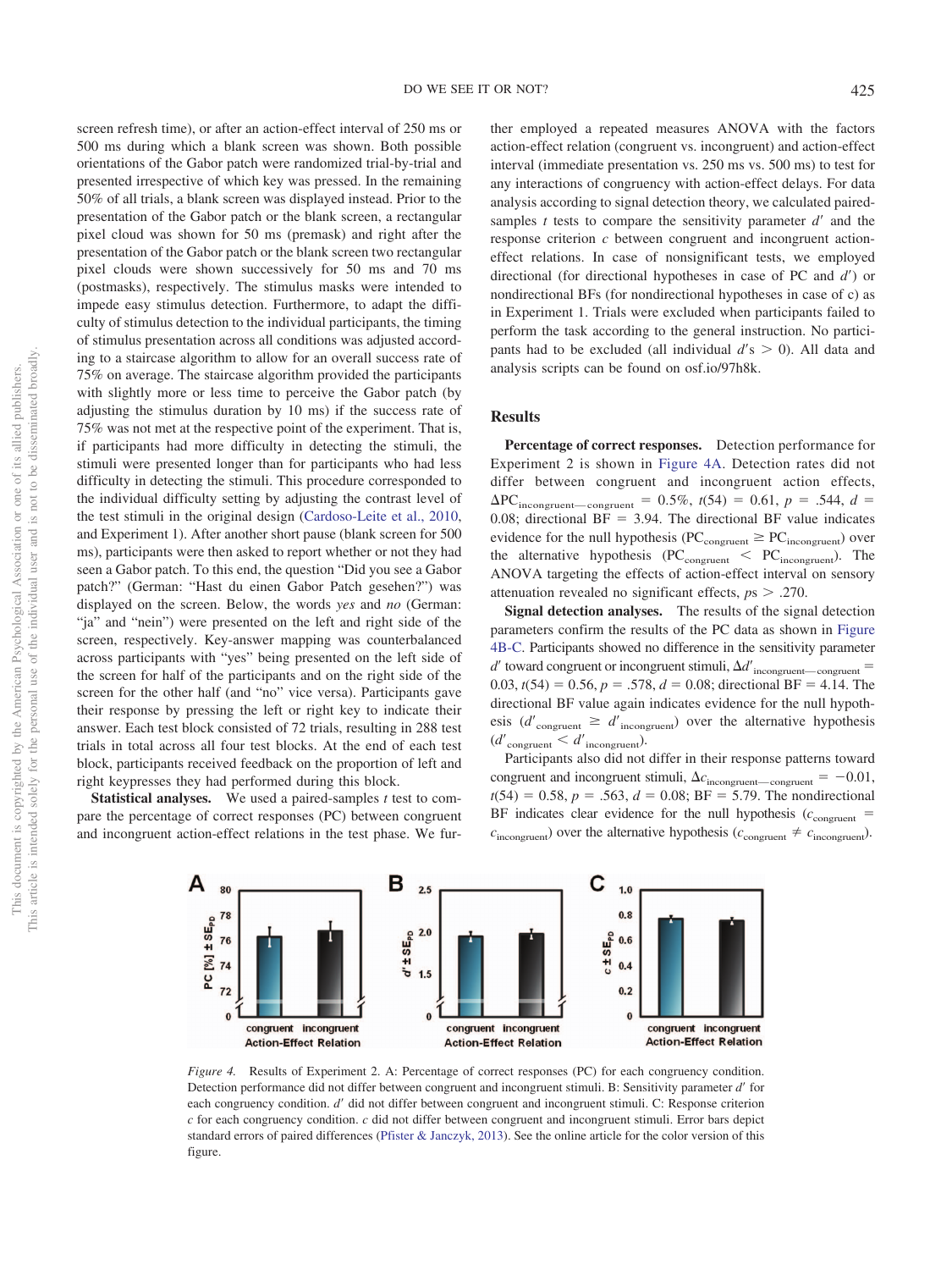#### **Discussion**

In this conceptual replication based on [Cardoso-Leite et al.](#page-11-0) [\(2010\),](#page-11-0) we implemented several changes to the experimental design to counteract methodological pitfalls possibly affecting the informative value of the original study. These changes, however, did not lead to different results than the direct replication (Experiment 1): We found no evidence for sensory attenuation effects for learned visual action effects—in fact, we found again evidence for the absence of such effects. Moreover, stimulus detection was also not affected by the duration of the action-effect interval, that is, lack of sensory attenuation effects cannot be attributed to timing specifications.

So far, we have only investigated sensory attenuation for learned visual action effects in detection tasks, that is, tasks, during which participants had to decide whether or not a stimulus was present in the preceding trial. However, many studies on sensory attenuation do not rely on detection tasks but on discrimination or identification tasks. In these paradigms, participants are asked to either judge a stimulus by comparing it to another stimulus regarding a specific property (e.g., loudness or brightness; [Weiss et al., 2011a;](#page-12-4) [Yon & Press, 2017\)](#page-12-6) or to identify which stimulus (among two or more) was presented [\(Desantis et al., 2014\)](#page-11-9). In both cases, the question lies not in whether or not a stimulus is perceived; rather the studies ask whether the stimulus is perceived similarly or differently than another stimulus. Interestingly, in this context, sensory attenuation in the auditory domain seems to be found routinely (e.g., [Weiss et al., 2011a,](#page-12-4) [b\)](#page-12-12). Other authors, in contrast, argue that intensity judgments and stimulus identification should be facilitated, not impaired, for congruent stimuli [\(Desantis et al.,](#page-11-9) [2014\)](#page-11-9).

In the next experiment, we therefore aimed to tackle this question with a conceptual replication of Experiments 1 and 2 in which we exchanged the detection task for an identification task [\(Desan](#page-11-9)[tis et al., 2014\)](#page-11-9).

# **Experiment 3: Stimulus Identification**

#### **Introduction**

Experiment 3 represents a further conceptual replication and extension of the previous experiments, designed to target the question of whether sensory attenuation can be found for stimulus identification of learned visual action effects. To this end, we slightly adapted Experiment 2 by exchanging the detection task with an identification task, but kept all other parameters and stimuli constant to allow for optimal comparison of the results.

#### **Method**

**Participants.** We recruited 62 individuals (mean age 26.5 years  $\pm$  0.9 *SE<sub>M</sub>*; 51 female) with normal or corrected-to-normal vision for participation in this study. As previous studies report effects for attenuation as well as for facilitation of stimulus processing (two opposing effects), we again opted for a medium effect size of  $d = 0.50$  and a nondirectional analysis for power analysis. We further increased study power to 0.95 to ensure a maximum of power. This results in a sample size of  $N \geq 54$ . Previous studies differ in their reports of drop-outs, therefore we simply opted for an additional 8 participants similarly to Experiments 1 and 2. All participants gave written informed consent and received payment or course credit as compensation.

**Procedure.** The study design of Experiment 3 was similar to Experiment 2 with the following changes during the test phase [\(Figure 3C\)](#page-6-0): The test blocks were intended to measure the participants' capability to correctly identify the presented stimuli. To this end, all keypresses elicited the presentation of a masked Gabor patch, either left-tilted (50% of all trials) or right-tilted (remaining 50% of all trials). Both possible orientations were randomized trial-by-trial and presented irrespective of which key was pressed. At the end of each trial, participants were asked to indicate whether they had seen a left- or right-tilted Gabor patch (Question: "Were the stripes of the Gabor patch left-tilted or right-tilted?", German: "Waren die Streifen des Gabor Patches links-diagonal oder rechtsdiagonal?", with the possible answers "left", German: "links", and "right", German: "rechts", presented on the left and right side of the screen, respectively). To avoid confusion, the answer "left" was always presented on the left side and the answer "right" always on the right side. Participants gave their response by pressing the left or right key depending on whether they intended to answer "left" or "right". Each test block consisted of 72 trials, resulting in 288 test trials in total across all four test blocks.

**Statistical analyses.** We used a paired-samples *t* test to compare the percentage of correct responses (PC) between congruent and incongruent action-effect relations in the test phase. We further employed a repeated-measures ANOVA with the factors action-effect relation (congruent vs. incongruent) and action-effect interval (immediate vs. 250 ms vs. 500 ms) to test for any interactions of congruency with action-effect delays. For data analysis according to signal detection theory, we calculated paired-samples  $t$  tests to compare the sensitivity parameter  $d'$  and the response criterion *c* between congruent and incongruent action-effect relations. In case of nonsignificant tests, we used nondirectional BFs (for nondirectional hypotheses) as in Experiments 1 and 2. Trials were excluded when participants failed to perform the task according to the general instruction. Nine participants had to be excluded because they had *d'* values lower than zero in at least one condition. All data and analysis scripts can be found on osf.io/97h8k.

#### **Results**

**Percentage of correct responses.** Stimulus identification performance for Experiment 3 is shown in [Figure 5A.](#page-9-0) Stimulus identification did not differ between congruent and incongruent action effects,  $\Delta PC_{\text{incongruent}}$  - congruent = 0.6%,  $t(52) = 0.35$ ,  $p =$ .730,  $d = 0.05$ ; nondirectional BF = 6.30. The BF value demonstrates clear evidence for the null hypothesis ( $PC_{\text{congruent}}$  = PC<sub>incongruent</sub>) over the alternative hypothesis (PC<sub>congruent</sub>  $\neq$ PC<sub>incongruent</sub>). The analysis targeting the effects of action-effect interval on sensory attenuation revealed no significant effects,  $ps > .202$ .

**Signal detection analyses.** Participants did not show different sensitivity depending on congruency,  $\Delta d'_{\text{incongruent}} =$ 0.04,  $t(52) = 0.30, p = .765, d = 0.04$ ; nondirectional BF = 6.40, nor did they differ in their response patterns toward congruent and incongruent stimuli,  $\Delta c$ <sub>incongruent—congruent</sub> = 0.01,  $t(52) = 0.22$ ,  $p = .824$ ,  $d = 0.03$ ;  $BF = 6.53$ . The nondirectional BF values again indicate clear evidence for the null hypotheses  $(d'_{\text{congruent}} =$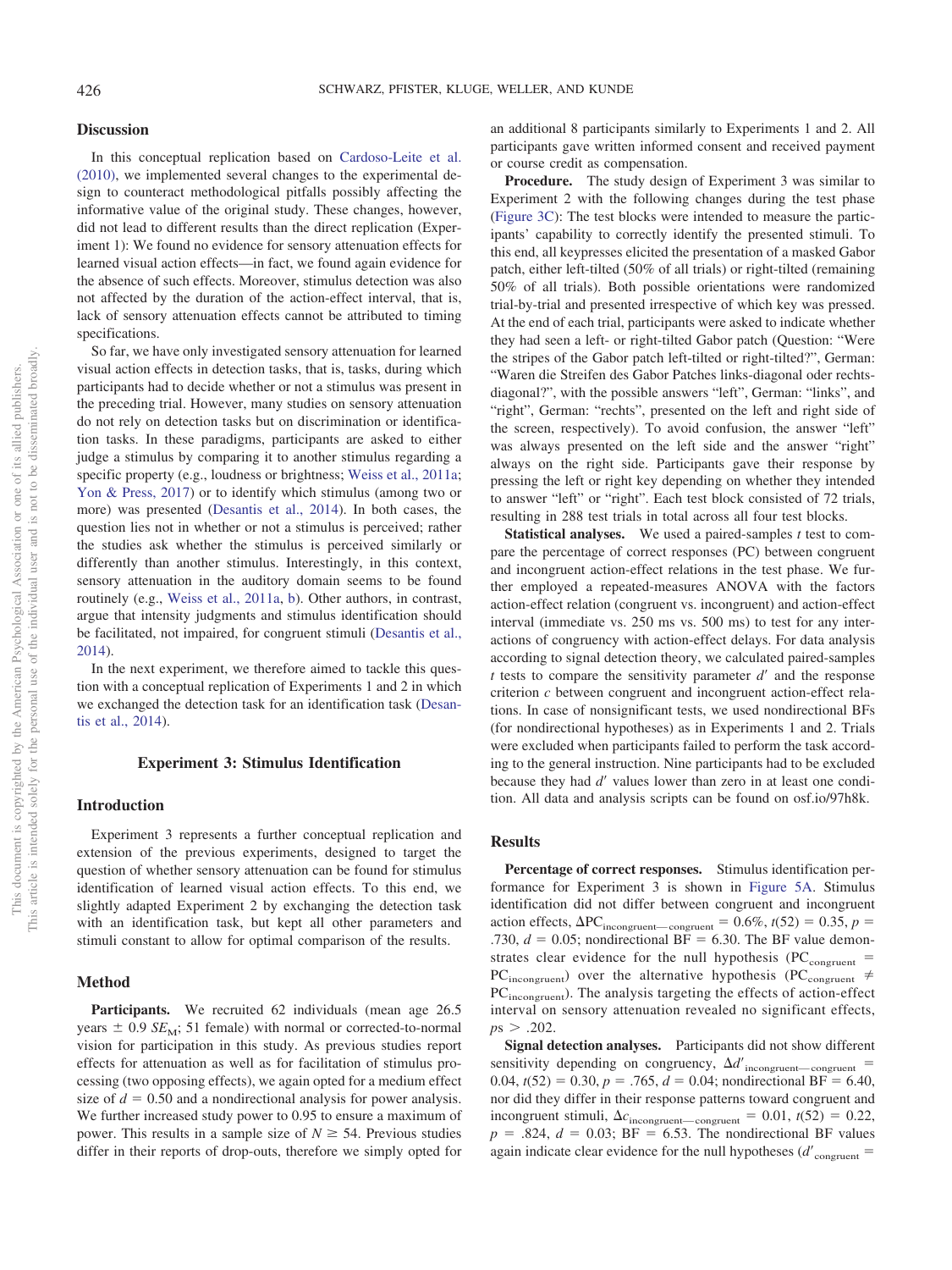

<span id="page-9-0"></span>*Figure 5.* Results of Experiment 3. A: Percentage of correct responses (PC) separately for each congruency condition. Stimulus identification performance did not differ between congruent and incongruent stimuli. B: Sensitivity parameter *d'* for each congruency condition. *d'* did not differ between congruent and incongruent stimuli. C: Response criterion *c* for each congruency condition. *c* did not differ between congruent and incongruent stimuli. Error bars depict standard errors of paired differences [\(Pfister & Janczyk, 2013\)](#page-12-19). See the online article for the color version of this figure.

 $d'_{\text{incongruent}}$  and  $c_{\text{congruent}} = c_{\text{incongruent}}$  over the alternative hypotheses (*d'*<sub>congruent</sub>  $\neq d'$ <sub>incongruent</sub> and  $c$ <sub>congruent</sub>  $\neq c$ <sub>incongruent</sub>).

#### **Discussion**

Experiment 3 targeted the question of whether sensory attenuation, that is, cancellation of sensory input, or facilitation of sensory input might be elicited by stimulus identification as previous studies argue for both possibilities [\(Desantis et al., 2014;](#page-11-9) [Weiss et al., 2011a;](#page-12-4) [Yon & Press, 2017\)](#page-12-6). In a high-powered experiment, we implemented an identification task similar to the detection task employed in Experiment 2 to allow for optimal comparison of the results. Our results in Experiment 3 mirror the results of Experiment 1 and 2: there was no evidence for sensory attenuation in our data, nor for facilitation of sensory input. In contrast, our data indicate the absence of any such effects. Moreover, as in Experiment 2, stimulus identification was not affected by the action-effect delay, thereby confirming that lack of sensory attenuation was not caused by timing specifications. These results suggest that the absence of sensory attenuation effects in Experiment 1 and 2 cannot be attributed to task differences such as stimulus detection versus stimulus identification tasks.

It should be noted that the adapted designs of Experiment 2 and 3 also come with several limitations that could have possibly decreased sensory attenuation effects. First, expectations of sensory consequences could have been diminished due to differences in stimulus presentation between the acquisition and test phases (unmasked vs. masked stimulus presentation). Even though the eventually employed Gabor patches were similar in both phases, pre- and postmasks arguably also introduce a change in visual stimulation. Second, sensory attenuation could be hampered by the introduction of varying delays between action and action-effect. Previous evidence suggests, however, that varying delays are not enough to obliterate sensory attenuation effects (e.g., [Bays et al.,](#page-11-20) [2005;](#page-11-20) [Yon & Press, 2017\)](#page-12-6), especially given the sample size of the present experiment. Moreover, we have not included catch trials into our acquisition phases as has been done in Experiment 1 (and the original experiment by [Cardoso-Leite et al., 2010\)](#page-11-0). We can therefore not rule out that participants simply did not pay any attention to the Gabor patches elicited by their keypresses. However, previous evidence suggests that even without such catch trials during the acquisition phase, effect-based processes can be detected robustly and reliably in action effect research (e.g., [Pfis](#page-12-20)[ter, Heinemann, Kiesel, Thomaschke, & Janczyk, 2012\)](#page-12-20). It seems thus unlikely that the absence of sensory attenuation effects in this experiment is based on a lack of control mechanism in the acquisition phase to measure the participants' focus on the task at hand. Lastly, a possible limitation could stem from spatial interference effects in Experiments 2 and 3 because stimulus-triggering actions and ratings were made with the same set of response keys. That is, participants could show preference for the same or for different keypresses (repetition or alternation biases) within one trial which could bias the detection or identification response. To ascertain that our results were not driven by such effects, we reanalyzed the data of Experiment 2 and 3 and excluded all participants who showed a preference for either same or different keypresses within one trial (i.e., in over 60% of all test trials). The results of this analysis confirmed the previous results: we found no evidence for sensory attenuation effects in either experiment (Experiment 2—PC:  $t(53) = 0.65, p = .522; d': t(53) = 0.59, p = .559; c: t(53) = 0.41,$  $p = 0.686$ ; Experiment 3—PC:  $t(46) = 0.54$ ,  $p = 0.589$ ; *d'*:  $t(46) = 0.54$ 0.71,  $p = .481$ ;  $c: t(53) = 0.40$ ,  $p = .695$ ). We thus believe it unlikely that spatial interference effects are responsible for the lack of sensory attenuation effects in our data.

#### **General Discussion**

In three experiments with a total of 149 analyzed participants, we addressed the question of whether or not sensory attenuation occurs for learned action effects in the visual domain. We used both stimulus detection and identification tasks and computed standard statistical analyses as well as BFs for a better interpretation of nonsignificant results. The paradigms we chose were closely related to the experimental design of the original study targeting this question [\(Cardoso-Leite et al., 2010\)](#page-11-0). That is, the first experiment represented a direct replication of the original study, whereas the second and third experiments represented conceptual replications featuring a couple of modifications to rule out several methodological issues and extend the informative value of our approach. We further took care to calculate standard measures of performance such as the participants' PC as well as distinguish between perceptual sensitivity and response bias according to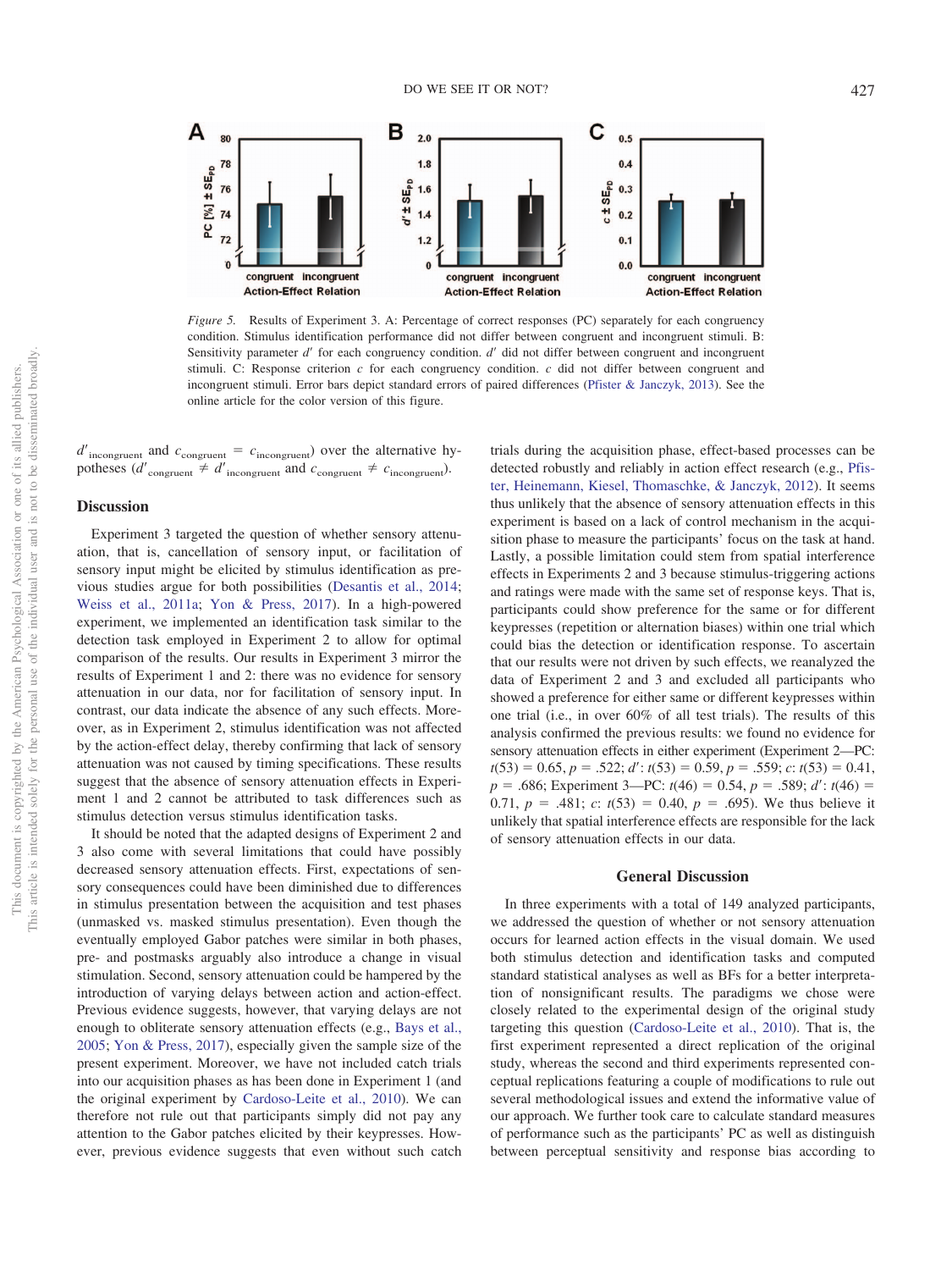signal detection theory. This latter approach is important because changes in measures such as PC could be based on changes in sensitivity or response bias or both. However, hypotheses regarding sensory attenuation only predict changes in sensitivity, whereas changes in response bias are not theoretically informative regarding sensory attenuation.

In all three experiments, we found no evidence for sensory attenuation, neither in stimulus detection nor in stimulus identification tasks. Indeed, we found evidence for an *absence* of sensory attenuation effects via BFs. This stands in contrast to previous studies reporting sensory attenuation for visual learned action effects [\(Cardoso-Leite et al., 2010;](#page-11-0) [Yon & Press, 2017;](#page-12-6) but see [Desantis et al., 2014\)](#page-11-9). However, some of these studies employed rather limited sample sizes ( $N = 13$  or  $N = 16$  participants) limiting the statistical reliability of these approaches. Moreover, even among the few studies addressing the question, results were ambiguous with some studies even showing facilitation of sensory stimuli and others the expected cancellation of sensory stimuli if stimulus appearance was congruent with previously learned action-effect associations. Only one recent study demonstrated reliable effects of first stimulus facilitation and then cancellation across two or three studies [\(Yon & Press, 2017\)](#page-12-6). Interestingly, the first two experiments in this article demonstrating sensory attenuation (i.e., stimulus cancellation) did not exclude response bias as a possible factor—and the third experiment which attempted to resolve this issue did not show a significant sensory attenuation effect. Our results suggest that sensory attenuation effects might simply not occur for learned visual action effects—at least not in experimental paradigms as were used in the present experiments (and have been similarly used in past studies).

These findings clearly show that sensory attenuation does not necessarily and automatically occur for all predictable effects of a voluntary action. Sensory attenuation thus appears to be less general a principle of human perception than often assumed.

However, there might be a distinction between sensory attenuation based on newly learned action effects, such as studied in the present experiments (as well as in many other studies on sensory attenuation, e.g., in the auditory domain, [Baess et al., 2009;](#page-11-4) [Hor](#page-11-8)[váth, 2015;](#page-11-8) [Weiss et al., 2011a,](#page-12-4) [b;](#page-12-12) [Weller et al., 2017\)](#page-12-5), and action effects that do not have to be trained in a study context as they naturally occur in all respective actions, such as tactile or proprioceptive feedback during acting (e.g., [Shergill, Bays, Frith, &](#page-12-21) [Wolpert, 2003\)](#page-12-21) or oculomotor reafference [\(von Holst & Mittel](#page-12-22)[staedt, 1950\)](#page-12-22). Of course, our experiments can only give conclusions regarding newly learned action effects, that is, our data indicate that sensory attenuation for visual action effects might not occur for action effects that have only just been acquired.

Another factor that might mediate the occurrence of sensory attenuation effects is an agent's intention and his or her focus of attention: Only if agents intend to produce certain effects and only if they pay attention to their actions and the subsequent action effects will they anticipate the effects during action control (e.g., [Janczyk, Yamaguchi, Proctor, & Pfister, 2015;](#page-11-21) [Wirth, Pfister,](#page-12-23) [Brandes, & Kunde, 2016\)](#page-12-23). In turn, because sensory attenuation builds on a cancellation of predicted (i.e., anticipated) action consequences and actual reafferences, sensory attenuation might only occur if an agent focuses on the action effects in question. A possibility to test this would be by increasing the salience and relevance of the participants' expectations for the task at hand.

However, as the relevance of expectations does not seem to play a role in the tactile or auditory domain, such an explanation would distinguish sensory attenuation effects in the visual domain from those in other sensory modalities. A further possibility would be to use a paradigm that tests the participants' anticipation efforts via other tried behavioral effects, such as response-effect compatibility effects [\(Ansorge, 2002;](#page-11-22) [Chen & Proctor, 2013;](#page-11-23) [Kunde, 2001;](#page-11-24) [Pfister et al., 2010;](#page-12-15) [Pfister & Kunde, 2013\)](#page-12-24). This approach might prove difficult, however, as anticipation effects usually only reliably manifest when action effects can be clearly perceived—a situation that is naturally contrary to the parameters in stimulus detection paradigms.

On a related note, all three of the present experiments as well as the original study of [Cardoso-Leite et al. \(2010\)](#page-11-0) allow the participants to decide for a particular action in advance (e.g., during an intertrial interval), plan this particular movement and execute it later on. Such a decoupling of decision and action initiation might diminish the effects of sensory attenuation. Studies in the response-effect compatibility paradigm, however, suggest that the impact of anticipated action effects on action control processes prevails even if participants are specifically instructed to prepare their responses ahead of time [\(Kunde, Koch, & Hoffmann, 2004;](#page-11-25) [Shin & Proctor, 2012;](#page-12-25) [Wirth et al., 2016\)](#page-12-23). Participants in these studies were instructed which key to press by a cue stimulus, but they had to withhold this action for a variable cue-go interval. Response-effect compatibility effects decreased with increasing cue-go interval but, importantly, were still present even for long intervals that allowed for ample preparation time. These findings suggest that a possible decoupling of decision and action initiation might indeed reduce the strength of possible sensory attenuation effects, but they also indicate that sensory attenuation should be detectable even if the majority of participants opted to preselect their responses.

It is noteworthy that beyond the scope of sensory attenuation, the possibility of any top-down process to affect perception including action-based changes in perceptual accuracy as postulated by the theory of sensory attenuation— has been called into question recently. In their review of articles pertinent to top-down effects on perception, [Firestone and Scholl \(2016\)](#page-11-26) reported a multitude of methodological shortcomings and subsequent misinterpretations leading to ambiguous results and denying a true test of whether perception can be altered by top-down influences, inspiring a debate that is still ongoing. Our results regarding sensory attenuation in the visual domain agree with their conclusions: in three high-powered experiments, we could not find evidence for an effect of action on the perception of subsequent stimuli but instead we found evidence for the absence of such an effect. Of course, the last word on sensory attenuation for learned visual action effects is not yet spoken and more methodologically sound studies have to be conducted to scrutinize which situations and circumstances might or might not give rise to sensory attenuation in the visual domain. Such studies will also help to elucidate possible commonalities and differences to related areas of research such as action-induced blindness that occurs while planning rather than executing a specific movement [\(Müsseler & Hommel, 1997;](#page-12-26) [Kunde & Wühr, 2004;](#page-11-27) [Pfister et al., 2012\)](#page-12-20). However, our experiments strongly emphasize that sensory attenuation is not a process that reliably occurs under all circumstances and in all sensory modalities. We therefore believe it prudent to be cautious about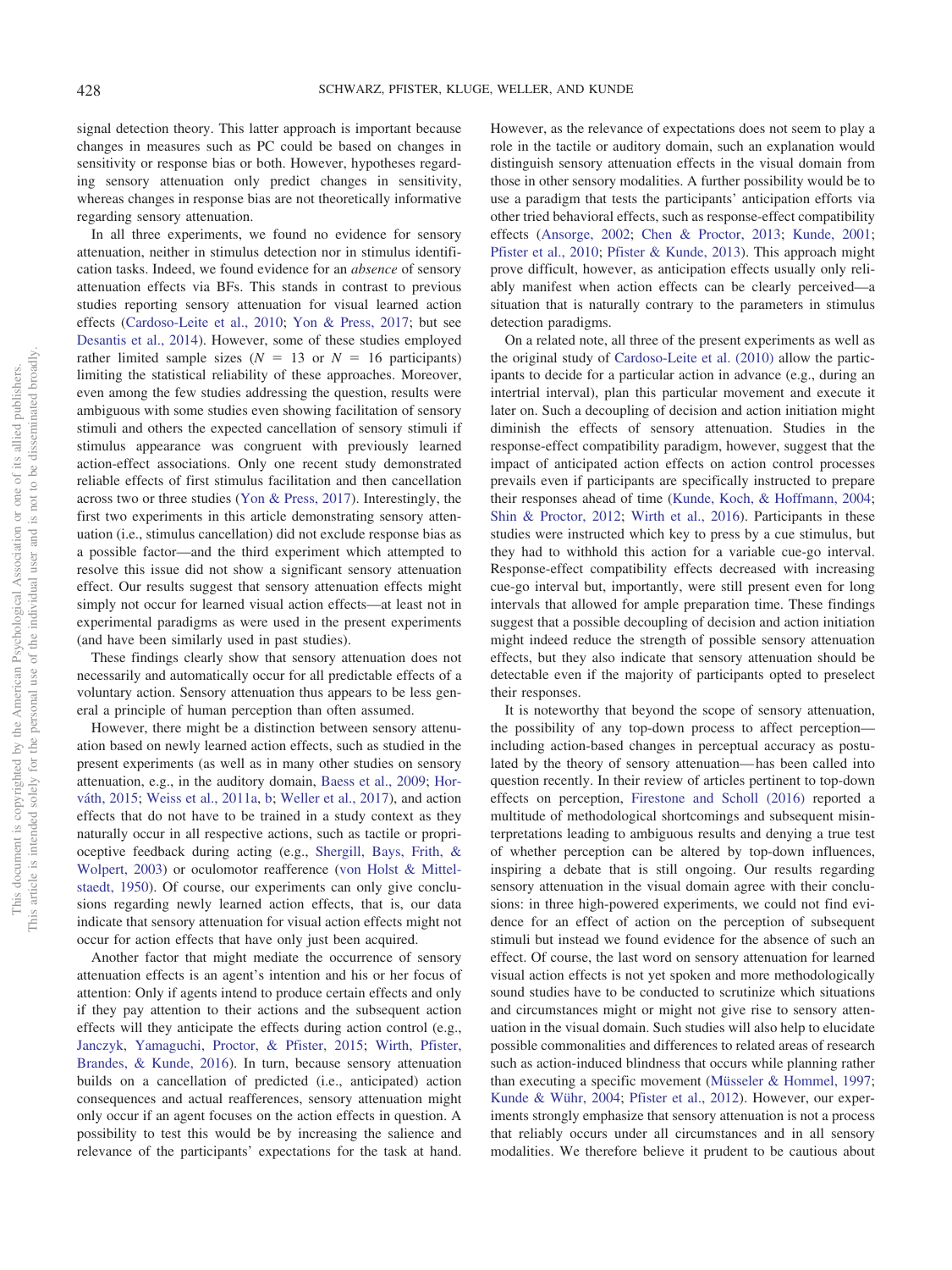sensory attenuation effects and their potential downstream consequences, behaviorally and physiologically, at least when it comes to learned visual action effects. For example, it seems premature to base such important and high-level concepts as agency partly on effects of a process that usually elicits small—if any— behavioral effects in some, but not all, sensory modalities (especially considering notable differences in occurrence of both phenomena, e.g., [Weller et al., 2017\)](#page-12-5).

#### **Conclusions**

In this article, we have reported three high-powered experiments designed as direct and conceptual replications of the original study targeting sensory attenuation effects for learned visual action effects [\(Cardoso-Leite et al., 2010\)](#page-11-0). None of the present experiments could show evidence of sensory attenuation for learned visual action effects, neither in stimulus detection nor in stimulus identification tasks; in fact, our results systematically show evidence for the absence of sensory attenuation across all experiments. Even though these findings do not preclude the possibility that sensory attenuation of learned visual action effects may exist under certain circumstances, it emphasizes that sensory attenuation is not a process that occurs automatically and universally and that evidence for its occurrence in the visual domain is limited at best.

## **References**

- <span id="page-11-22"></span>Ansorge, U. (2002). Spatial intention-response compatibility. *Acta Psychologica, 109,* 285–299. [http://dx.doi.org/10.1016/S0001-6918\(01\)](http://dx.doi.org/10.1016/S0001-6918%2801%2900062-2) [00062-2](http://dx.doi.org/10.1016/S0001-6918%2801%2900062-2)
- <span id="page-11-16"></span>Appelle, S. (1972). Perception and discrimination as a function of stimulus orientation: The "oblique effect" in man and animals. *Psychological Bulletin, 78,* 266 –278. <http://dx.doi.org/10.1037/h0033117>
- <span id="page-11-4"></span>Baess, P., Widmann, A., Roye, A., Schröger, E., & Jacobsen, T. (2009). Attenuated human auditory middle latency response and evoked 40-Hz response to self-initiated sounds. *European Journal of Neuroscience, 29,* 1514 –1521. <http://dx.doi.org/10.1111/j.1460-9568.2009.06683.x>
- <span id="page-11-5"></span>Bays, P. M., Flanagan, J. R., & Wolpert, D. M. (2006). Attenuation of self-generated tactile sensations is predictive, not postdictive. *PLoS Biology, 4*(2), e28. <http://dx.doi.org/10.1371/journal.pbio.0040028>
- <span id="page-11-20"></span>Bays, P. M., Wolpert, D. M., & Flanagan, J. R. (2005). Perception of the consequences of self-action is temporally tuned and event driven. *Current Biology, 15,* 1125–1128. [http://dx.doi.org/10.1016/j.cub.2005.05](http://dx.doi.org/10.1016/j.cub.2005.05.023) [.023](http://dx.doi.org/10.1016/j.cub.2005.05.023)
- <span id="page-11-18"></span>Bertamini, M., & Munafò, M. R. (2012). Bite-size science and its undesired side effects. *Perspectives on Psychological Science, 7,* 67–71. [http://dx](http://dx.doi.org/10.1177/1745691611429353) [.doi.org/10.1177/1745691611429353](http://dx.doi.org/10.1177/1745691611429353)
- <span id="page-11-6"></span>Blakemore, S. J., Frith, C. D., & Wolpert, D. M. (1999). Spatio-temporal prediction modulates the perception of self-produced stimuli. *Journal of Cognitive Neuroscience, 11,* 551–559. [http://dx.doi.org/10.1162/](http://dx.doi.org/10.1162/089892999563607) [089892999563607](http://dx.doi.org/10.1162/089892999563607)
- <span id="page-11-14"></span>Blakemore, S. J., Smith, J., Steel, R., Johnstone, C. E., & Frith, C. D. (2000). The perception of self-produced sensory stimuli in patients with auditory hallucinations and passivity experiences: Evidence for a breakdown in self-monitoring. *Psychological Medicine, 30,* 1131–1139. <http://dx.doi.org/10.1017/S0033291799002676>
- <span id="page-11-0"></span>Cardoso-Leite, P., Mamassian, P., Schütz-Bosbach, S., & Waszak, F. (2010). A new look at sensory attenuation. Action-effect anticipation affects sensitivity, not response bias. *Psychological Science, 21,* 1740 – 1745. <http://dx.doi.org/10.1177/0956797610389187>
- <span id="page-11-23"></span>Chen, J., & Proctor, R. W. (2013). Response-effect compatibility defines the natural scrolling direction. *Human Factors, 55,* 1112–1129. [http://](http://dx.doi.org/10.1177/0018720813482329) [dx.doi.org/10.1177/0018720813482329](http://dx.doi.org/10.1177/0018720813482329)
- <span id="page-11-2"></span>DeLong, K. A., Urbach, T. P., & Kutas, M. (2005). Probabilistic word pre-activation during language comprehension inferred from electrical brain activity. *Nature Neuroscience, 8,* 1117–1121. [http://dx.doi.org/10](http://dx.doi.org/10.1038/nn1504) [.1038/nn1504](http://dx.doi.org/10.1038/nn1504)
- <span id="page-11-9"></span>Desantis, A., Roussel, C., & Waszak, F. (2014). The temporal dynamics of the perceptual consequences of action-effect prediction. *Cognition, 132,* 243–250. <http://dx.doi.org/10.1016/j.cognition.2014.04.010>
- <span id="page-11-26"></span>Firestone, C., & Scholl, B. J. (2016). Cognition does not affect perception: Evaluating the evidence for "top-down" effects. *Behavioral and Brain Sciences, 39,* e229.
- <span id="page-11-17"></span>Furmanski, C. S., & Engel, S. A. (2000). An oblique effect in human primary visual cortex. *Nature Neuroscience, 3,* 535–536. [http://dx.doi](http://dx.doi.org/10.1038/75702) [.org/10.1038/75702](http://dx.doi.org/10.1038/75702)
- Haering, C., & Kiesel, A. (2016). Time perception and the experience of agency. *Psychological Research, 80,* 286 –297. [http://dx.doi.org/10](http://dx.doi.org/10.1007/s00426-015-0654-0) [.1007/s00426-015-0654-0](http://dx.doi.org/10.1007/s00426-015-0654-0)
- <span id="page-11-13"></span>Haggard, P., & Tsakiris, M. (2009). The experience of agency: Feelings, judgments, and responsibility. *Current Directions in Psychological Science, 18,* 242–246. <http://dx.doi.org/10.1111/j.1467-8721.2009.01644.x>
- <span id="page-11-7"></span>Haggard, P., & Whitford, B. (2004). Supplementary motor area provides an efferent signal for sensory suppression. *Cognitive Brain Research, 19,* 52–58. <http://dx.doi.org/10.1016/j.cogbrainres.2003.10.018>
- <span id="page-11-8"></span>Horváth, J. (2015). Action-related auditory ERP attenuation: Paradigms and hypotheses. *Brain Research, 1626,* 54 – 65. [http://dx.doi.org/10](http://dx.doi.org/10.1016/j.brainres.2015.03.038) [.1016/j.brainres.2015.03.038](http://dx.doi.org/10.1016/j.brainres.2015.03.038)
- <span id="page-11-12"></span>Hughes, G., Desantis, A., & Waszak, F. (2013). Mechanisms of intentional binding and sensory attenuation: The role of temporal prediction, temporal control, identity prediction, and motor prediction. *Psychological Bulletin, 139,* 133–151. <http://dx.doi.org/10.1037/a0028566>
- <span id="page-11-10"></span>Hughes, G., & Waszak, F. (2011). ERP correlates of action effect prediction and visual sensory attenuation in voluntary action. *NeuroImage, 56,* 1632–1640. <http://dx.doi.org/10.1016/j.neuroimage.2011.02.057>
- <span id="page-11-21"></span>Janczyk, M., Yamaguchi, M., Proctor, R. W., & Pfister, R. (2015). Response-effect compatibility with complex actions: The case of wheel rotations. *Attention, Perception, & Psychophysics, 77,* 930 –940. [http://](http://dx.doi.org/10.3758/s13414-014-0828-7) [dx.doi.org/10.3758/s13414-014-0828-7](http://dx.doi.org/10.3758/s13414-014-0828-7)
- <span id="page-11-24"></span>Kunde, W. (2001). Response-effect compatibility in manual choice reaction tasks. *Journal of Experimental Psychology: Human Perception and Performance, 27,* 387–394. [http://dx.doi.org/10.1037/0096-1523.27.2](http://dx.doi.org/10.1037/0096-1523.27.2.387) [.387](http://dx.doi.org/10.1037/0096-1523.27.2.387)
- <span id="page-11-25"></span>Kunde, W., Koch, I., & Hoffmann, J. (2004). Anticipated action effects affect the selection, initiation, and execution of actions. *The Quarterly Journal of Experimental Psychology A: Human Experimental Psychology, 57,* 87–106. <http://dx.doi.org/10.1080/02724980343000143>
- <span id="page-11-27"></span>Kunde, W., & Wühr, P. (2004). Actions blind to conceptually overlapping stimuli. *Psychological Research, 68,* 199 –207. [http://dx.doi.org/10](http://dx.doi.org/10.1007/s00426-003-0156-3) [.1007/s00426-003-0156-3](http://dx.doi.org/10.1007/s00426-003-0156-3)
- <span id="page-11-15"></span>Lindner, A., Thier, P., Kircher, T. T., Haarmeier, T., & Leube, D. T. (2005). Disorders of agency in schizophrenia correlate with an inability to compensate for the sensory consequences of actions. *Current Biology, 15,* 1119 –1124. <http://dx.doi.org/10.1016/j.cub.2005.05.049>
- <span id="page-11-19"></span>Loftus, G. R., & Masson, M. E. (1994). Using confidence intervals in within-subject designs. *Psychonomic Bulletin & Review, 1,* 476 – 490. <http://dx.doi.org/10.3758/BF03210951>
- <span id="page-11-3"></span>Long, G. M., & Toppino, T. C. (2004). Enduring interest in perceptual ambiguity: Alternating views of reversible figures. *Psychological Bulletin, 130,* 748 –768. <http://dx.doi.org/10.1037/0033-2909.130.5.748>
- <span id="page-11-1"></span>Mather, M., & Sutherland, M. R. (2011). Arousal-biased competition in perception and memory. *Perspectives on Psychological Science, 6,* 114 – 133. <http://dx.doi.org/10.1177/1745691611400234>
- <span id="page-11-11"></span>Mifsud, N. G., Oestreich, L. K., Jack, B. N., Ford, J. M., Roach, B. J., Mathalon, D. H., & Whitford, T. J. (2016). Self-initiated actions result in suppressed auditory but amplified visual evoked components in healthy